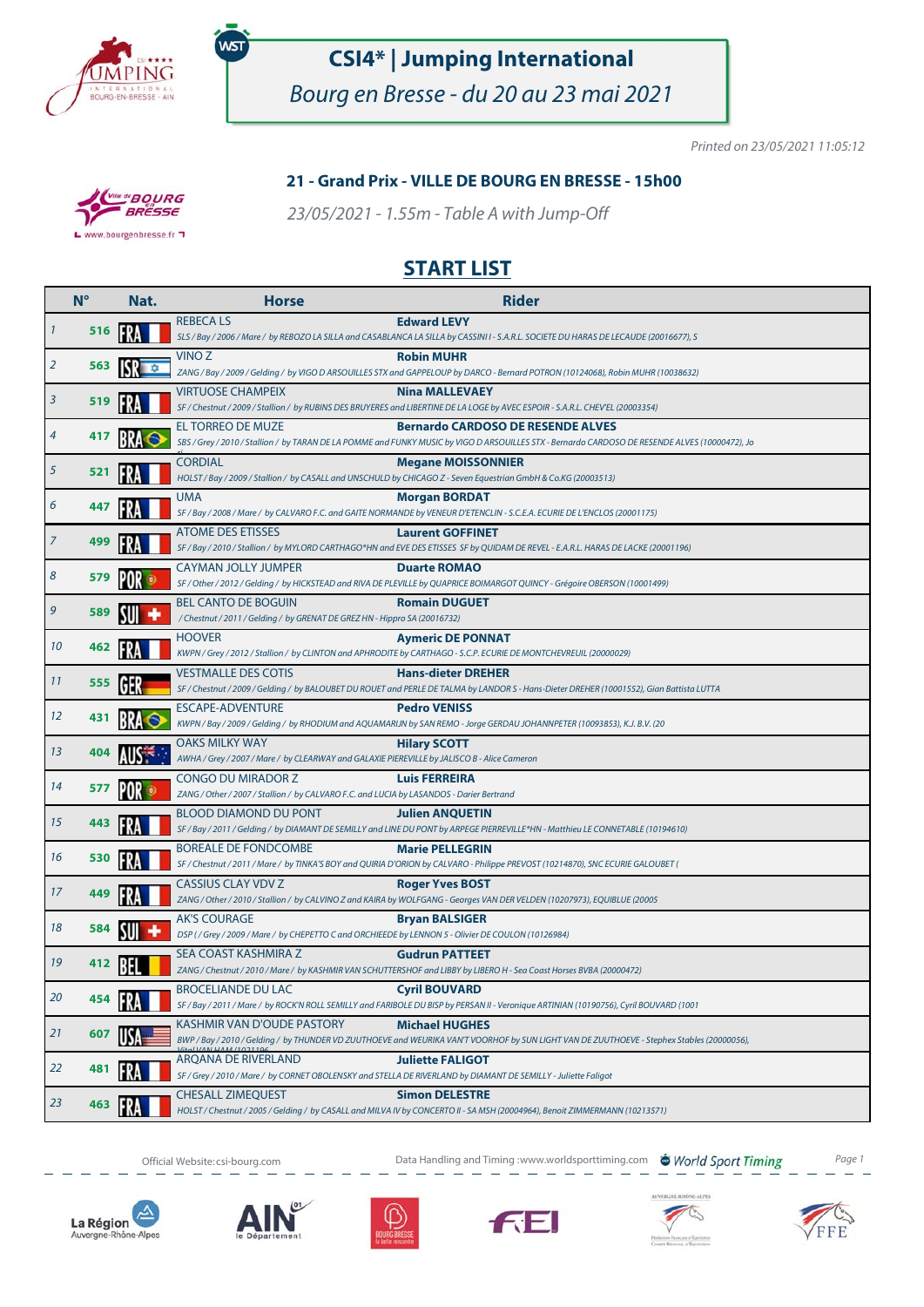

.<br>WST

# **CSI4\* | Jumping International**

Bourg en Bresse - du 20 au 23 mai 2021

Printed on 23/05/2021 11:05:12

#### **21 - Grand Prix - VILLE DE BOURG EN BRESSE - 15h00**

23/05/2021 - 1.55m - Table A with Jump-Off



**BOURG** 

### **START LIST**

|    | $N^{\circ}$  | Nat. | <b>Horse</b>                                                                                                                         | <b>Rider</b>                                                                                                                                                        |  |  |  |
|----|--------------|------|--------------------------------------------------------------------------------------------------------------------------------------|---------------------------------------------------------------------------------------------------------------------------------------------------------------------|--|--|--|
| 24 | 479          |      | <b>CHEYENNE D'AUGE</b>                                                                                                               | <b>Julien EPAILLARD</b><br>/ Bay / 2012 / Mare / by GUARANA CHAMPEIX and SORIA D'AUGE by DIAMANT DE SEMILLY - HELLO HOLDINGS 31 SLU (20001032)                      |  |  |  |
| 25 | 408          |      | <b>MORFINE DE MUZE</b>                                                                                                               | <b>Rik HEMERYCK</b><br>BWP / Black / 2012 / Gelding / by NABAB DE REVE and HEROINE DE MUZE by TINKA'S BOY - Thierry RAVEL (10221396)                                |  |  |  |
|    | <b>BREAK</b> |      |                                                                                                                                      |                                                                                                                                                                     |  |  |  |
| 26 | 468          |      | <b>URVOSO DU ROCH</b>                                                                                                                | <b>Nicolas DELMOTTE</b><br>SF / Chestnut / 2008 / Gelding / by NERVOSO and EMILIE DU GD BOIS SF by GRAND D'ESCLA - Marie Claudine MORLION (10161969)                |  |  |  |
| 27 | 427          |      | <b>HOMER VAN DE BARLEBUIS</b><br>/ Grey / 2007 / Stallion / - DULCINEI MARIANO LUMINATTI                                             | <b>Victor MARIANO LUMINATTI</b>                                                                                                                                     |  |  |  |
| 28 | 459          |      | <b>VITALHORSE SEURAT GALOTIERE</b>                                                                                                   | <b>Benoit CERNIN</b>                                                                                                                                                |  |  |  |
|    |              |      | <b>VICTORIO DES FROTARDS</b>                                                                                                         | SF / Bay / 2006 / Gelding / by IOWA 960 and LOULA DES FORETS by SUPER DE BOURRIERE - SASU VITALHORSE (20004791)<br><b>Steve GUERDAT</b>                             |  |  |  |
| 29 | 590          |      |                                                                                                                                      | SF / Chestnut / 2009 / Gelding / by BARBARIAN and FENNECY CHETARDIE by PRINCE IG'OR - Artic Partners, Steve GUERDAT, Jumping Horses AG                              |  |  |  |
| 30 | 502          |      | <b>VALOU DU LYS</b><br>SF / Other / 2009 / Mare / by CALVARO F.C. and JULIE DU LYS by GALOUBET A - SARL ECURIE N. PAILLOT (20003186) | <b>Julien GONIN</b>                                                                                                                                                 |  |  |  |
|    |              |      | <b>PEMBROKE 3</b>                                                                                                                    | <b>Pedro JUNQUEIRA MUYLAERT</b>                                                                                                                                     |  |  |  |
| 31 | 424          |      |                                                                                                                                      | HANN / Bay / 2010 / Stallion / by PERIGUEUX and TALLULAH by QUICK STAR - PAILLOT EQUINE CONSULTING (20003368)                                                       |  |  |  |
| 32 | 594          |      | <b>DANTE MM</b><br>OS / Bay / 2011 / Gelding / by DIARADO and APRIL LOVE by LUXIUS - Marlis MÜHLEBACH (10159824)                     | <b>Alain JUFER</b>                                                                                                                                                  |  |  |  |
|    |              |      | <b>ARTOIS D'AVILLON</b>                                                                                                              | <b>Stephan DE FREITAS BARCHA</b>                                                                                                                                    |  |  |  |
| 33 | 420          |      |                                                                                                                                      | SBS / Bay / 2006 / Gelding / by KASHMIR VAN SCHUTTERSHOF and VERDI - STEDUCAR Imp. Exp./ Farol Da Roca Sociedade Agrico                                             |  |  |  |
| 34 | 439          |      | <b>EVITA SG Z</b>                                                                                                                    | <b>Carlos Enrique LOPEZ LIZARAZO</b><br>ZANG / Bay / 2009 / Mare / by VERDI TN and SONORA D'EVERSEM by CODEXCO - S.A.S. HARAS DES GRILLONS (20003058), Carlos LOPEZ |  |  |  |
| 35 | 495          |      | <b>CHOPIN DES HAYETTES</b>                                                                                                           | <b>Emeric GEORGE</b><br>SBS / Chestnut / 2008 / Gelding / by RADCO D'HOUTVELD SBS and CALBONNY (KWPN.) by NIMMERDOR - Axel MARS (10023101)                          |  |  |  |
| 36 | 560          |      | <b>MIEBELLO</b>                                                                                                                      | <b>Mark MCAULEY</b><br>SWB / Grey / 2004 / Gelding / by FLYINGE QUITE EASY 958 and BELLAMIE by CARDENTO 933 - SCEA LA TUILIERE (20004876)                           |  |  |  |
|    |              |      | <b>KITONA DE MUZE</b>                                                                                                                | <b>Alexis DEROUBAIX</b>                                                                                                                                             |  |  |  |
| 37 | 473          |      |                                                                                                                                      | BWP / Black / 2010 / Mare / by VIGO D ARSOUILLES STX and HEROINE DE MUZE by TINKA'S BOY - Andre CHENU (10011555), Alexis DEROUBAIX (10062733                        |  |  |  |
| 38 | 506          |      | <b>FANTASIO FLOREVAL Z</b>                                                                                                           | <b>Cedric HUREL</b><br>ZANG / Bay / 2010 / Stallion / by FLORIAN DE LA VIE*BAZOOKA and UNE DAME DU SEIGNEUR by CLINTON - Cedric HUREL (10022937)                    |  |  |  |
|    |              |      | <b>VANCOUVER DE LANLORE</b>                                                                                                          | <b>Penelope LEPREVOST</b>                                                                                                                                           |  |  |  |
| 39 | 514          |      |                                                                                                                                      | SF / Other / 2009 / Stallion / by TOULON and HISPANIA DE BACON by LE TOT DE SEMILLY - François VORPE (10001363), Guiseppe MARINO (102084                            |  |  |  |
| 40 | 569          |      | <b>PASHA DU GUE</b>                                                                                                                  | <b>Victor BETTENDORF</b>                                                                                                                                            |  |  |  |
|    |              |      |                                                                                                                                      | SF / Bay / 2003 / Gelding / by TLALOC M and KAJOLEE DU GUE by DARCO - PHD Participation Philippe DIAN et Top Stallions C                                            |  |  |  |
| 41 |              |      | <b>CHACNA</b>                                                                                                                        | <b>Enrique GONZALEZ</b><br>HANN / Bay / 2007 / Mare / by CHACCO-BLUE and KAREWA by NAREW XX - Enrique GONZALEZ (10000478), Alice LAWAETZ (101220                    |  |  |  |
| 42 | 504          |      | <b>TONIC DES METS</b>                                                                                                                | <b>Jacques HELMLINGER</b><br>SF / Other / 2007 / Stallion / by OGRION DES CHAMPS and OR FEE DES METS by DAMOISEAU D'OR - SARL ECURIE HELMLINGER (20004233)          |  |  |  |
| 43 | 603          |      | <b>WH DELILAH</b>                                                                                                                    | <b>Pius SCHWIZER</b>                                                                                                                                                |  |  |  |
|    |              |      |                                                                                                                                      | AHHA / Bay / 2011 / Mare / by BORITAS and VENETIA by LOVE AFFAIR - Pius SCHWIZER (10000491), Beda WACHTER (10030255)                                                |  |  |  |
| 44 | 484          |      | <b>ENCANTADO C'SG</b><br>KWPN / Bay / 2009 / Stallion / by VERDI TN and ANN PETIT by ZEUS - Monsieur JEROME DAVID                    | <b>Alexa FERRER</b>                                                                                                                                                 |  |  |  |
| 45 |              |      | PRESTIGIO LS LA SILLA<br>SLS / Bay / 2009 / Stallion / by PRESLEY BOY and CHANEL 149 by CASH - S.N.C. ELLIPSE (20000914)             | <b>Philippe ROZIER</b>                                                                                                                                              |  |  |  |
|    |              |      | <b>FINN LENTE</b>                                                                                                                    | José María (jr) LAROCCA                                                                                                                                             |  |  |  |
| 46 |              |      |                                                                                                                                      | KWPN / Bay / 2010 / Gelding / by GAILLARD DE LA POMME and CHERLYNN LENTE by COLANDRO - José María (jr) LAROCCA (10012371)                                           |  |  |  |
|    |              |      | Official Website: csi-bourg.com                                                                                                      | Data Handling and Timing: www.worldsporttiming.com World Sport Timing<br>Page 2                                                                                     |  |  |  |

⊴ La Région Auvergne-Rhône-Alpes